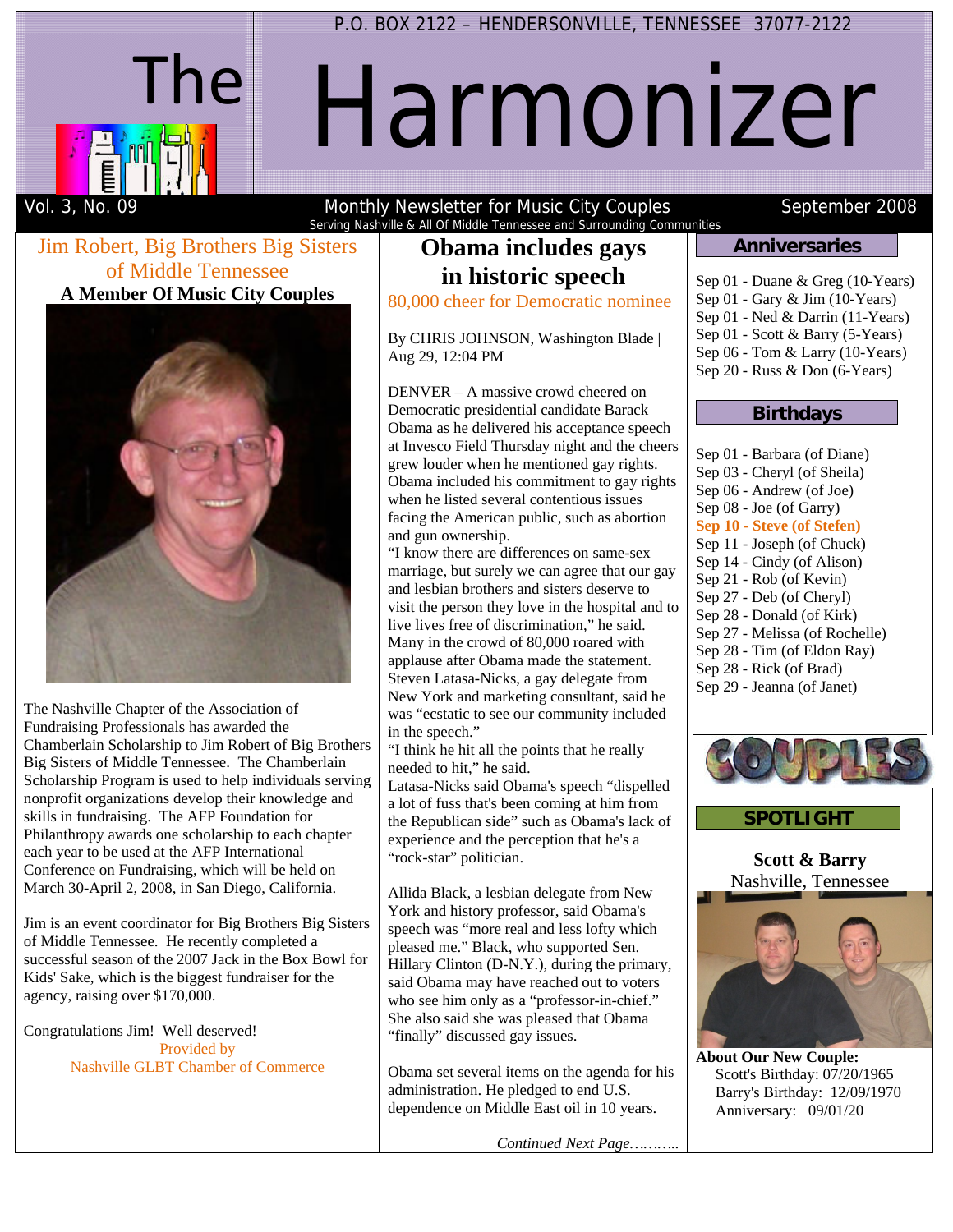Vol. 3, No. 09 **Monthly Newsletter for Music City Couples** September 2008 Serving Nashville & All Of Middle Tennessee and Surrounding Communities

He also promised to cut taxes for 95 percent of all working families. To find more alternative energy sources, Obama said he would "tap our natural gas reserves, invest in clean coal technology and find ways to safely harness nuclear power."

"Change happens because the American people demand it – because they rise up and insist on new ideas and new leadership, a new politics for a new time," Obama said. "America, this is one of those moments."

## Dinner Night Out The Red Restaurant







Matt & Doug A New Couple

#### September Dinner Night Out The Red Restaurant

| $\mathsf{FOR}\mathsf{FPL}\mathsf{AV} \blacktriangleright$                                                                           |      |
|-------------------------------------------------------------------------------------------------------------------------------------|------|
| <b>Chicken Fajita Quesadilla</b>                                                                                                    | 8.95 |
| grilled fajita chicken with onions, peppers, cheddar and<br>jack cheese topped with pico-de-gallo & sour cream<br>add shrimp \$2.95 |      |
| <b>Chicken Teasers &amp; Fries</b>                                                                                                  | 7.95 |
| 3 chicken tenders w/ honey mustard, barbeque, or ranch                                                                              |      |
| <b>Thai Chicken Skewers</b>                                                                                                         | 7.95 |
| three chicken skewers served with creamy<br>peanut dipping sauce & Thai chili dipping sauce                                         |      |
| Parmesan Spinach & Artichoke Dip<br>served with tri-color tortilla chips                                                            | 6.95 |
| <b>Fiesta Salsa and Tortilla Chips</b>                                                                                              | 6.95 |
| <b>Fried Portabella Mushrooms and Fries</b>                                                                                         | 6.95 |
| <b>Mozzarella Sticks and Fries</b>                                                                                                  | 6.95 |
| <b>Homemade Potato Chips &amp; Bleu Cheese Dip</b>                                                                                  | 5.95 |
| Sampler Basket for Two                                                                                                              | 9.95 |
| chicken tenders, fried mushrooms, mozzarella sticks, fries                                                                          |      |

## TOSS IT UP **V**

| <b>Cheesy Chicken Corn Chowder</b>                                                                                             | cup 3.25 | bowl 4.95 |
|--------------------------------------------------------------------------------------------------------------------------------|----------|-----------|
| <b>Tomato Basil Bisque</b>                                                                                                     | cup 3.25 | bowl 4.95 |
| <b>Red Signature Salad</b>                                                                                                     |          | 5.95      |
| spring greens, toasted honey pecans, dried cherries,<br>orange slices & bleu cheese, tossed with honey<br>lavender vinaigrette |          |           |
| Red Signature Salad as an Entrée<br>add chicken \$1.95; add shrimp \$2.95                                                      |          | 7.95      |
| <b>Fiesta Chicken Salad</b>                                                                                                    |          | 9.95      |
| spring mix greens with blackened chicken, black bean<br>& corn salsa, cheddar-jack and tortilla strips                         |          |           |
| <b>Chicken BLT Salad</b><br>fried chicken tender bites, bacon, spring mix,<br>cherry tomato and blend of cheeses               |          | 9.95      |
|                                                                                                                                |          |           |

#### MEAT IN THE MIDDLE  $\blacktriangleright$ Served with Fries, Cole Slaw and a pickle spea

add a simple salad for \$2.95

| <b>Red Cheeseburger Deluxe Platter</b>                 | Q Q5 |
|--------------------------------------------------------|------|
| Angus burger grilled your way with lettuce, tomato,    |      |
| onion, and pickle spear with your choice of Provolone, |      |
| Swiss, Cheddar or American                             |      |
| <b>Chicken Bella Swiss Melt</b>                        | 9.95 |
| seasoned grilled chicken topped with sautéed           |      |
| baby bella mushrooms, aged Swiss cheese, &             |      |
| grilled onions served on a ciabatta bun                |      |
| <b>Sister's Pimento Sliders</b>                        | 8.95 |
| Two mini burgers topped with Red's signature           |      |
| pimento cheese and served on slider rolls              |      |
| <b>Garden Veggie Cheeseburger</b>                      | 8.95 |
| garden veggie patty with your choice of American,      |      |
| provolone, Swiss, or cheddar cheese                    |      |
| <b>Grilled PB&amp;T</b>                                | 7.95 |
| Red's signature pimento cheese grilled with crispy     |      |
| bacon & ripe tomato on sourdough bread                 |      |
| <b>Classic BLT CLUB</b>                                | 7.95 |
| six slices of bacon, 3 slices toasted sour dough,      |      |
| fresh lettuce, tomato and mayo                         |      |

We use non-transfat oils in our fryers.





# CASUAL ENCOUNTERS

Add a simple salad for \$2.95 **Chicken Tender Platter** 

- 10.95 four tenders served with honey mustard, barbeque sauce, or ranch dressing; served with fries & cole slaw **Home-style Meatloaf** 10.95
- our made-from-scratch favorite **Baked Macaroni & Cheese Supreme** 10.95

penne baked with our five cheese blend, chicken, & bacon; served with choice of one side

|  |  | MAIN SQUEEZE $\blacktriangleright\blacktriangleright\blacktriangleright$ |  |
|--|--|--------------------------------------------------------------------------|--|
|  |  |                                                                          |  |

| AGO A SIMOJE SAVIO LO ANY ENDEPTION 3Z.33                                                                   |       |
|-------------------------------------------------------------------------------------------------------------|-------|
| <b>Buckhead Strip Steak</b>                                                                                 | 17.95 |
| 12 oz tender cut grilled your way; served with two sides                                                    |       |
| <b>Bacon Wrapped Pork Tenderloin</b>                                                                        | 14.95 |
| two marinated pork tenderloin medallions wrapped                                                            |       |
| with smoked bacon grilled hot & fresh and served with                                                       |       |
| our apple-ginger dipping sauce; served with two sides                                                       |       |
| <b>Grilled Wild Salmon</b>                                                                                  | 14.95 |
| topped with light lemon dill aioli; served with two sides                                                   |       |
| <b>Chicken Mushroom Merlot</b>                                                                              | 12.95 |
| seasoned chicken breast atop mashed garlic red potatoes<br>with mushroom merlot sauce; served with one side |       |
| <b>Red Grilled Chicken</b>                                                                                  | 12.95 |
| large marinated chicken breast with a raspberry chipotle                                                    |       |
| sauce along with hot bacon and shredded aged cheddar;<br>served with two sides                              |       |
| <b>Mexican Chicken Dance</b>                                                                                | 11.95 |
| grilled chicken with homemade pico-de-gallo in a spicy                                                      |       |
| cream sauce over bowtie pasta                                                                               |       |
| <b>Vodka Pasta with Chicken</b>                                                                             | 11.95 |
|                                                                                                             |       |

penne pasta with grilled chicken, tossed in our sauce of vodka, tomato filets, & crushed red pepper

 $PARTIERS$ 

| <b>Mashed Baby Red Potatoes</b> |                         | <b>Green Beans</b>     |  |
|---------------------------------|-------------------------|------------------------|--|
| <b>Wild Rice</b>                | <b>Steamed Broccoli</b> | <b>Cole Slaw</b>       |  |
| <b>Mini Carrots</b>             | <b>French Fries</b>     | Cup of Soup (add 1.00) |  |

# COIN' ALL THE WAY

all of our homemade desserts are \$5.95

Caramel Pecan Cheesecake ala mode **Orange Chocolate Truffle Cake Crème Brulee** Ultimate Chocolate Brownie ala mode

plus an occasional special dessert of the day!